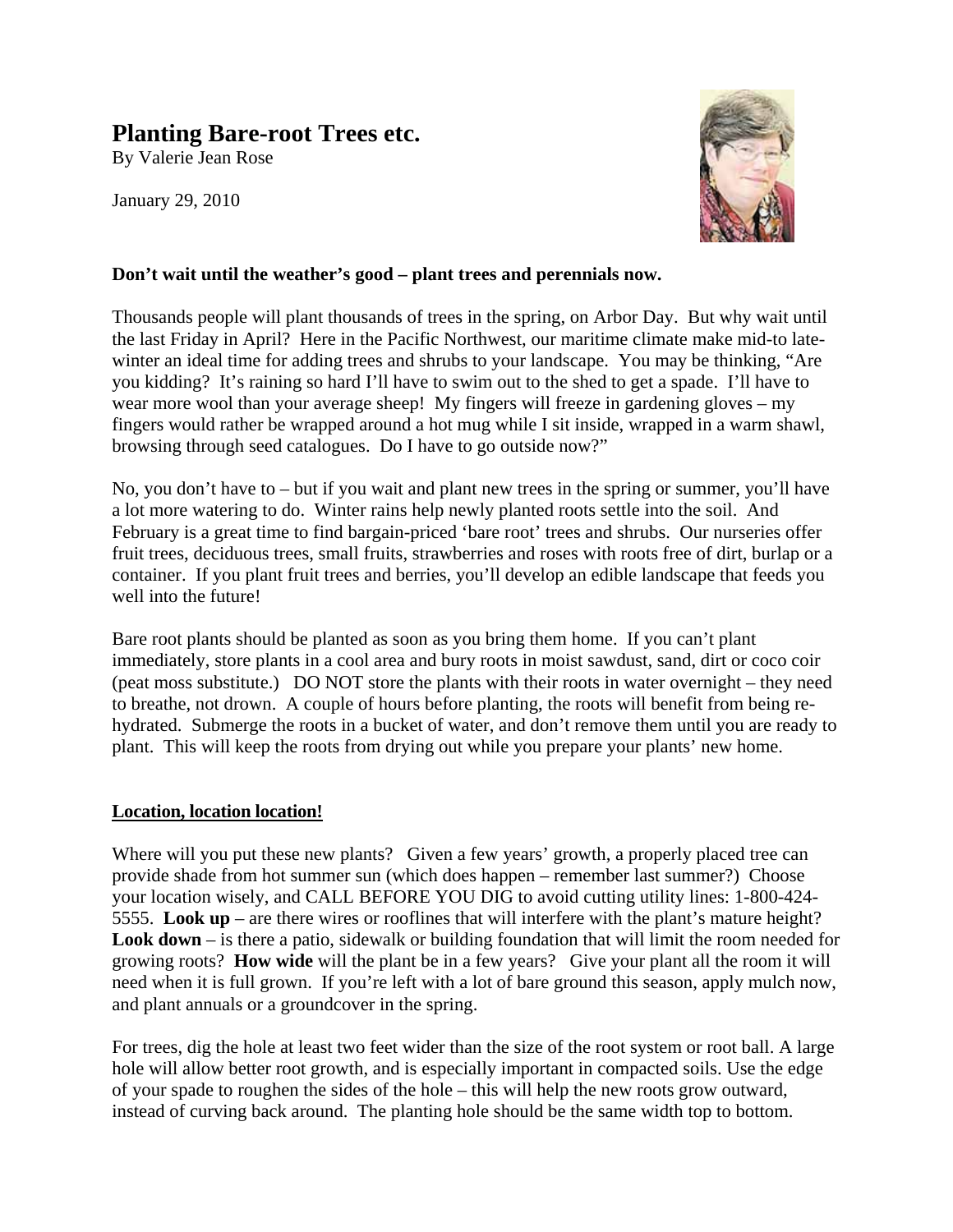Planting depth is important! Carefully set the tree in the hole with the topmost roots at ground level or slightly higher (2") to allow for settling. If your soil contains lots of clay, add mulch to improve water and airflow around the roots. A good ratio is 1/3 mulch to 2/3 soil. Fill the hole with soil about one-half full, lightly tamping it with your foot to remove any air pockets. A lead foot will crush the tender roots, so step lightly. Water slowly to saturate the soil and remove any remaining air pockets, then finish filling the hole with the soil/mulch mixture.





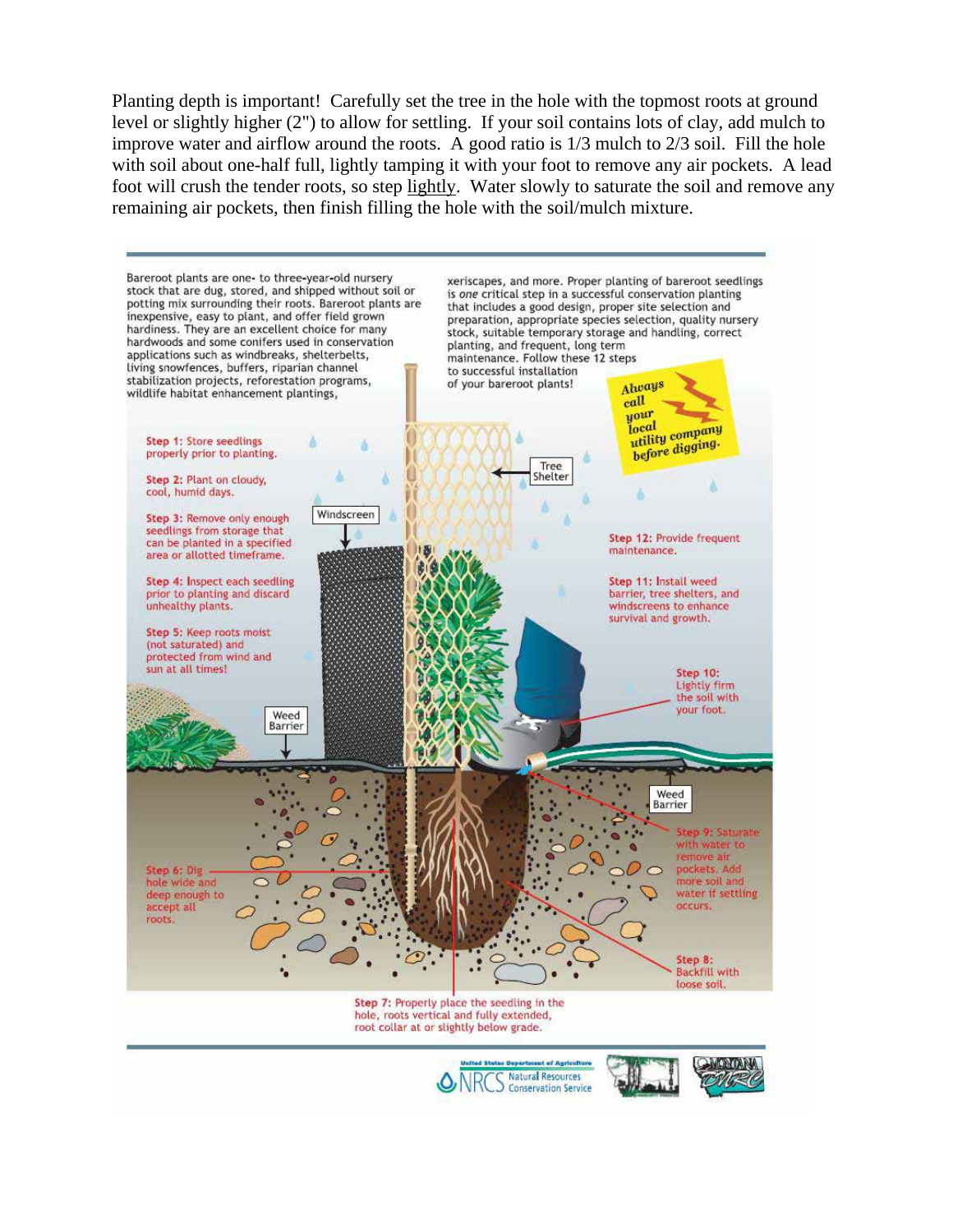#### **Always Mulch New Plantings**

Add 3 – 6 inches of mulch around the base of the tree, but not piled against the tree trunk. Mulch will keep the soil moist, limits weed growth, and discourages injury from lawnmowers and weed-eaters.

You don't need to fertilize trees when you plant them. Newly planted trees do require routine, thorough watering. Winter rains will often take care of this, but be prepared to bring out the hose during any dry spell, especially during our annual August drought. Water the tree regularly for at least 3 years after planting.

Generally you don't need to stake trees. Young trees standing alone with tops free to move will develop stronger, more resilient trunks than tightly staked trees. However too much wind can bend young trees, causing stress and root damage. To properly stake a tree, drive in two wooden or metal posts next to the planting hole before you backfill. Secure the tree to the stakes with broad straps, used bicycle innertubes or pieces of worn-out hose; don't use wire because it will girdle (tear) the tree bark.

A small investment of money and time in this cold, rainy season will provide long-lasting rewards to you and your garden. Set down the seed catalogue, put on your gloves and boots, and go find some bare-root treasures to enhance your landscape into the future.



### **How NOT to Plant a Bare-root Seedling**

How NOT to plant a bare-root seedling: Trees and shrubs won't thrive if they are planted like these. See the article or consult Web sites for correct and successful planting procedures. / **Illustration by:** Mary Myers, USDA-NRCS